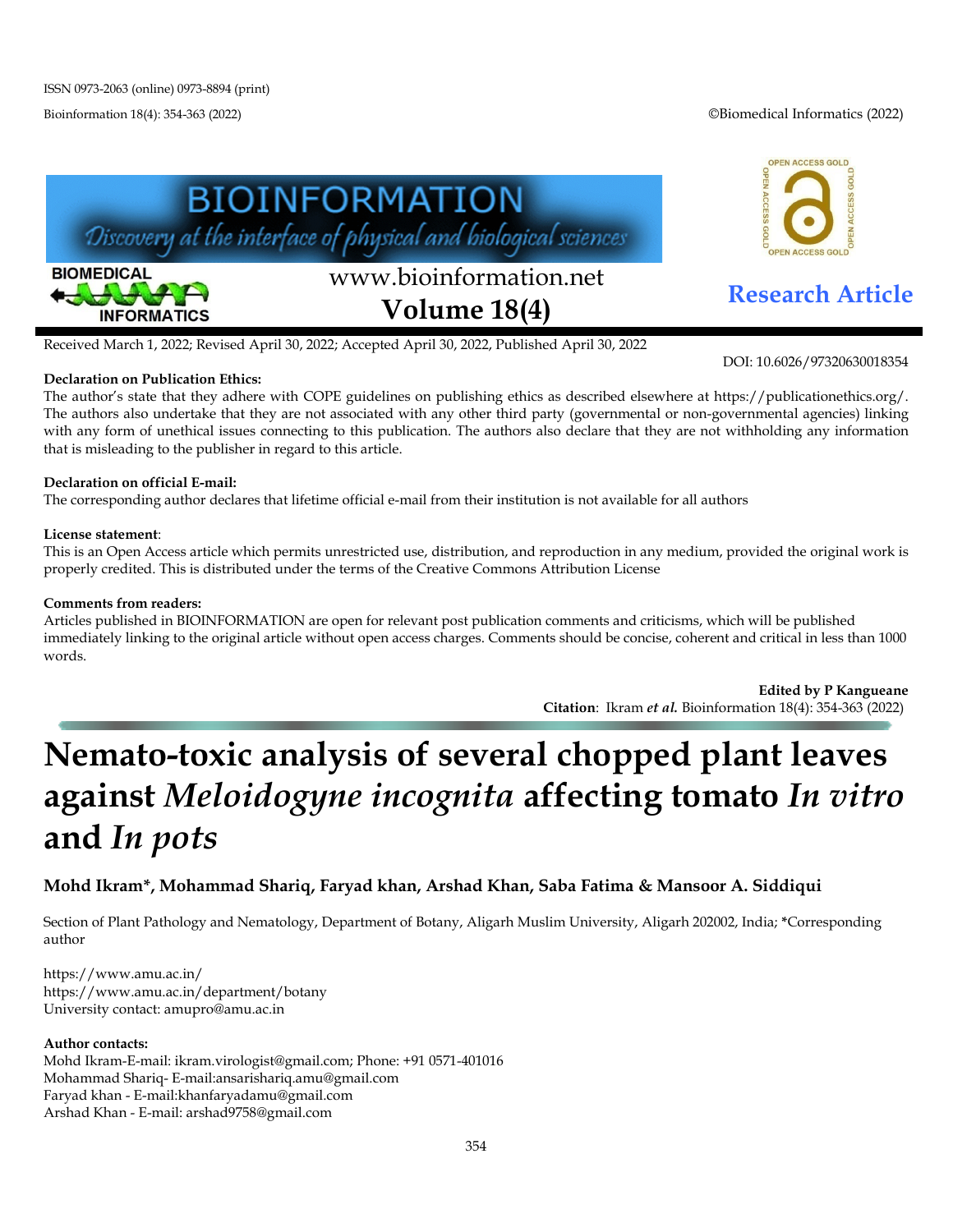Bioinformation 18(4): 354-363 (2022) ©Biomedical Informatics (2022)

Saba Fatima - E-mail: sababeg1992@gmail.com Mansoor A. Siddiqui - E-mail:mansoor\_bot@yahoo.co.in

#### **Abstract:**

Tomato plant is affected by several pathogens, including root-knot nematodes (RKNs), belonging to the genus *Meloidogyne*. *Meloidogyne incognita* is among the most potent pests infecting tomato roots. Therefore, it is of interest to discuss the management of *Meloidogyne incognita* using selected botanicals such as *Cammelina benghalensis, Evolvulus nummularius, Gomphrena celosioides, Lindenbergia indica, Scoparia dulcis* and *Vernonia cinerea*. The second-stage juveniles (J2s) of *M. incognita* were directly treated with the aqueous extracts of the botanicals at varied concentration ranging from 10-100%. 100% concentration of *Lindenbergia indica* was found to be the most toxic against the survival of J2s of *M. incognita* as compared to other concentrations. *In vitro* tests also showed the maximum inhibition in egg hatching at 100% concentration after seven days in the extract of *Lindenbergia indica.* Moreover, botanicals significantly reduced the infestations in relation to number of root galls, eggmasses/root and nematode population/250 g soil *in pots*. The plant treated with *Scoparia dulcis* leaves showed the highest nematicidal efficacy with maximum reductions in all the pathological parameters as compared to the untreated control. All treatments resulted in increased growth, physiological parameters and decreased pathological parameters of tomato.

**Keywords:** Botanicals; *Meloidogyne incognita*; nematicidal efficacy; root-knot disease, LC-50

### **Background:**

Tomato (*Solanum lycopersicum* L.) is a member of the family *Solanaceae* and cultivated commercially around the world. It is a good source of vitamins, minerals and contains essential carotenoids including lutein, lycopene natural antioxidants that help to regulate blood pressure, protect against cancer, and decrease blood glucose levels in diabetic people **[1]**. India is the second most prominent producer of tomato in world. However, the production of tomato in terms of quantity and quality is severely affected with the pathological effect of pests. Root knot nematodes (*Meloidogyne spp.)* are one among the major pathogen affecting tomato growth and severely effect its physiology. *Meloidogyne incognita* affects the crop yield directly and makes the plants more susceptible to various bacterial and fungal infections **[2]**. Plantparasitic nematodes attack a wide range of cultivated crops, causing estimated annual yield losses of more than EUR 157 billion **[3]**. The estimated yield loss of tomatoes caused by nematodes is about 23% in India **[4]**. *Meloidogyne spp.* is one of the most economically damaging horticultural pests, causing an estimated yearly loss of US\$ 100 billion globally **[5]**. They are difficult to control due to their short life span, large population density and high reproductive capacity **[6]**. Various methods have been employed to manage nematodes disease, including chemical, physical, organic amendments, biological control and cultural practices **[7,8]**. Applying chemical nematicides is a common, effective and widespread tactic to manage nematode infestations and minimize productivity losses **[9]**. Nevertheless, these chemicals enhance biodegradation and environmental pollution for a long time and persist negative impact on flora and fauna **[10]**. Alternative nematode management strategies are highly needed because of these harmful nematicides' limits. Botanical amendments may be used as an alternative tactic over chemical nematicides. It may serve a dual purpose in pest control and soil nutrition enhancement. Botanicals release a lot of biologically active secondary metabolites (viz., phenolics, alkaloids, glucosinolates, flavonoids, isothiocyanates, terpenes, sesquiterpenes, polyacetylenes and thienyls) after their degradation in the soil that have been extensively explored for antagonistic nematode properties **[11]**. In the present time, secondary metabolite and plant

by-products have gained great attention for managing plantparasitic nematodes and other phytopathogens **[12]**. Numerous plants such as *Parthenium hysterophorus*, *Cymbopogon citratus*, *Eichhornia crassipes*, *Monstera deliciosa* and *Tinospora cardifolia were*  already used to manage plant-parasitic nematodes **[13]**. Therefore, it is of interest to evaluate the effect of various plant leaves against *M. incognita* infection in tomato *in vitro* and pots conditions.

# **Materials & methods:**

# **Collection of inoculum and maintenance:**

Infected roots were collected from the eggplant field from village Panjipur, district Aligarh. Eggmasses were detached from the infected root and collected in a petri dish distilled water. *Meloidogyne* spp. was identified by perineal patterns in the laboratory **[14]**. After identification, a single eggmass was cultured and maintained on eggplant in the greenhouse of the Department of Botany, Aligarh Muslim University, Aligarh. Eggmasses were hand-picked using sterilized forceps from heavily infected roots of eggplant. The second stage juveniles (J2s) were obtained from hatched eggs by incubating hand-picked egg masses in sterile distilled water at  $27 \pm 2$ °C. The hatched juveniles were collected every 24 hours, and distilled water was added. The concentration of freshly hatched second-stage juveniles was standardized.

#### *In vitro* **experiment:**

#### **Preparation of botanical extract:**

The leaves of six botanical species screened their nematicidal properties. *Cammelina benghalensis, Evolvulus nummularius, Gomphrena celosioides, Lindenbergia indica, Scoparia dulcis, and Vernonia cinerea* were collected from Aligarh Muslim University, campus. These plants were immediately brought to the laboratory, and each plant was washed with tap water and blotted with filter paper. The selected leaves were cleaned and dried carefully at 58°C for 48 hours in an oven. And to use a clean grinder, the dry materials were ground into powder. 10 gm powder of each plant product was taken and dissolved in 1 liter of sterile distilled water and left for 24 hours. All extracts were filtered using Whatman No.1 filter sheets to eliminate debris. A stock solution of 100 % was prepared in distilled water. Different concentrations as; 75%, 50%,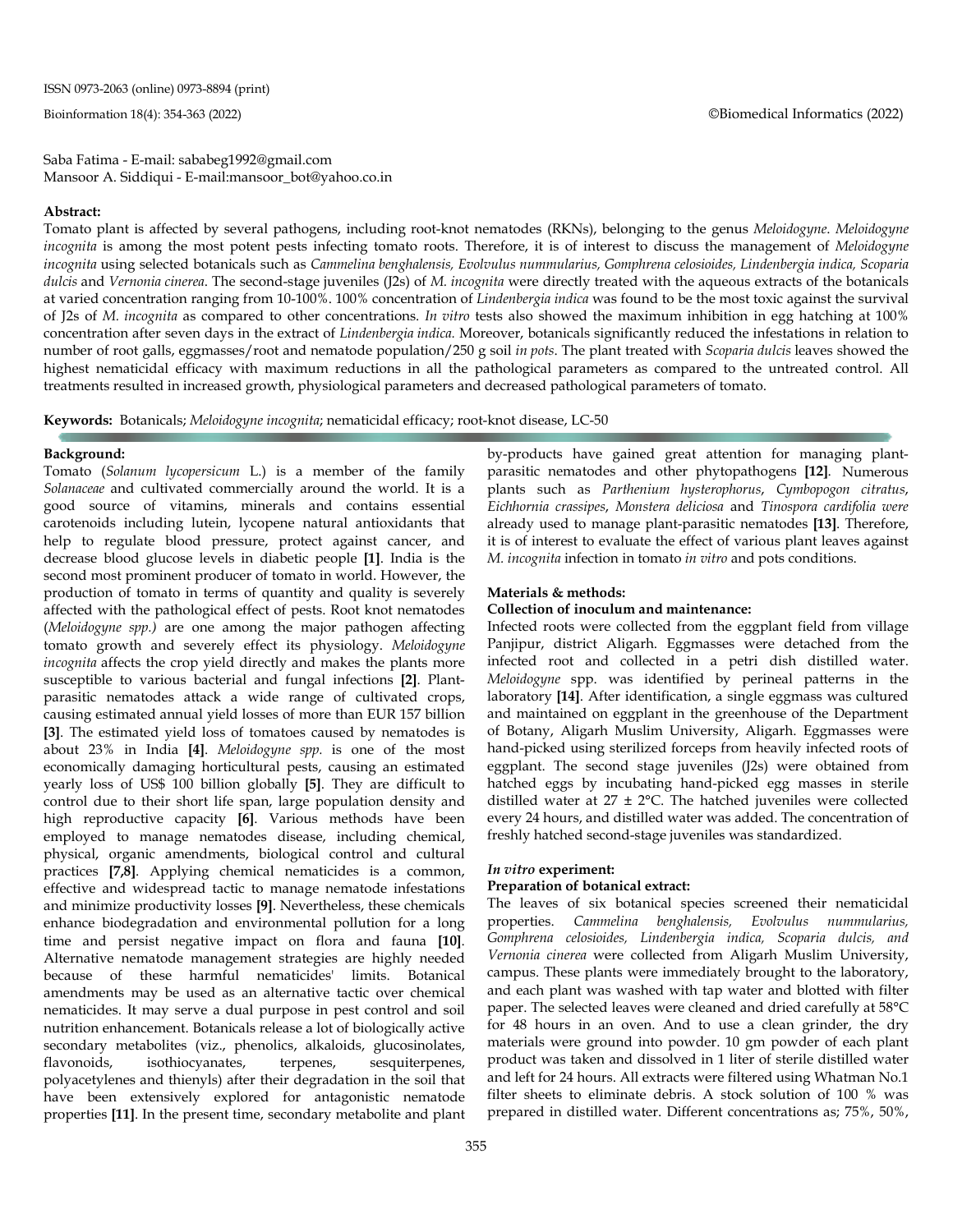25%, and 10% were made by dissolving the required amount of distilled water.

#### **Eggs hatching test:**

To the hatching experiment, five healthy uniform size eggmasses of *M. incognita* were picked up from the infected brinjal plant root and placed in Petri dishes, each containing 10 ml of different concentrations of six plant extract. Petri dishes containing five egg masses in distilled water were employed as a control. For seven days, all of the Petri plates in the laboratory were left at room temperature to allow the eggs to hatch. Each treatment was carried out five times. A binocular microscope was used to count the number of hatching juveniles with the help of a counting dish.

#### **Juveniles' mortality test:**

For the in-vitro mortality test, 120 freshly hatched second-stage juveniles of *M. incognita* present in 0.2 ml water are transferred to 9.8 ml different concentrations of each Plant extract in Petri plates. Double Distilled Water in Petri dishes served as control. Each treatment was replicated five times. The number of living and dead juveniles was counted using a binocular microscope following incubation periods 24, 48, and 72 hours. The nematodes that showed any motion were regarded as alive, but the worms that did not show any mobility and had a straight body shape were considered dead. The total number of dead and alive nematodes was counted. The data on concentrations and mortality rates were analysed and the LC-50 values for all treatments were calculated.

The formula was used to quantify the percent inhibition in egg hatching or mortality.

% inhibition or mortality =  $\frac{Co - Ta}{Co} \times 100\%$ 

Where, in case of egg hatching,  $CO =$  number of juveniles hatched in control

 $Ta = number of juvenile shaded in each concentration of extract,$ In case of mortality

 $CO =$  number of live nematodes in the control petri dish

T $\alpha$  = number of live nematodes after 24-, 48- and 72-hours exposure.

#### **Pots experiment:**

The pot study was carried out in a greenhouse at Department of Botany, Aligarh Muslim University, Aligarh. Six-inch clay pots were filled with 1 kg autoclaved soil in a 3: 1 ratio (sandy loam: farmyard manure). The soil was amended with 30 gm of freshly cut leaves from the tested plant. The soil of each pot, also amended with 5 gm dry powder of leaves of the *Lindenbergia indica.* The required amount of water was given regularly into the pots for proper decomposition of freshly chopped leaves. The seeds of the tomato cultivar Pusa-Ruby were purchased from IARI, New Delhi. The seeds were surface-sterilized in 0.01 percent HgCl<sub>2</sub> for two minutes before being washed three times with Double Distilled Water (DDW). Surface sterilized seeds sown in pots for prepared nursery. Single healthy seedlings were transferred from nursery to each treated pot, including control and properly maintained the pots. Each pot was inoculated with 1500 freshly hatched secondstage juveniles of *M. incognita* by making holes in the rhizosphere. A fully randomized design (CRD) was used in the trial, with five replications of each treatment and control. Untreated uninoculated and inoculated plants were taken as control. Throughout the experiment, pots were supplied with the needed amount of water on a regular basis.

# **Observation and data collection:**

Ninety days after inoculation, tomato plants were uprooted from their pots and roots were cut from the shoot. To avoid eggmasses being damaged, the roots of each tested plant were carefully cleaned in a bucket of water. The data were collected as growth, yields, physiological and pathological parameters such as shoot and root lengths, fresh weights, dry weights, chlorophyll, carotenoid contents, nitrate reductase activity (NRA), Proline, number of galls, eggmasses/root, and nematode population/250 gm soil. The population of the root-knot nematodes was assessed by Cobb's sieving and decanting technique **[15]**.

### **Estimation of chlorophyll and carotenoids content:**

The chlorophyll and carotenoid content of the fresh leaves was determined by Mackinney's method. One gm of fresh leaves detached from the plant and thoroughly ground with a mortar and pestle. After that, add 20 mL of 80% acetone to the pulp. After centrifuging the mixture at 5000 rpm for 5 minutes, the supernatant was collected in a volumetric flask. The Residues were washed three times with 80 percent acetone, each time using the same volumetric tube and the final volume was labelled with 80 percent acetone. A spectrophotometer (Shimadzu UV-1700, Tokyo, Japan) was employed to analyse absorbance at 645 and 663 nm for chlorophyll and 480 and 510 nm for carotenoid beside the blank (80% acetone). The chlorophyll and carotenoid content of the extract (mg g−1 tissue) was estimated using the equation below.

Total chlorophyll content = 
$$
20.2(A_{645}) + 8.02(A_{663}) \times \frac{v}{W \times D \times 1000}
$$

Carotenoid content =  $7.6(A_{480)} + 1.49(A_{510}) \times \frac{V}{W \times D \times 1000}$ 

Where, A480, A510, A645, A663 = Absorbance of extract at given wavelengths (480, 510, 645, and 663 nm, respectively), V=Final volume of the extract, W=Fresh weight of leaf sample D=Length the path of light.

#### **Estimation of Proline content:**

Proline content in leaf tissues was determined using a ninhydrin reaction **[16]**. For this purpose, 0.25gm leaf sample was grinded in 5 ml of 3% sulfosalicylic acid with the help of a mortar pistil. This sample was centrifuged at 10000 rpm for 10 minutes. 1ml supernatant, ninhydrin acid and glacial acetic acid (1:1:1) was incubated at 90℃for 1 hour to colorimetric measurements. The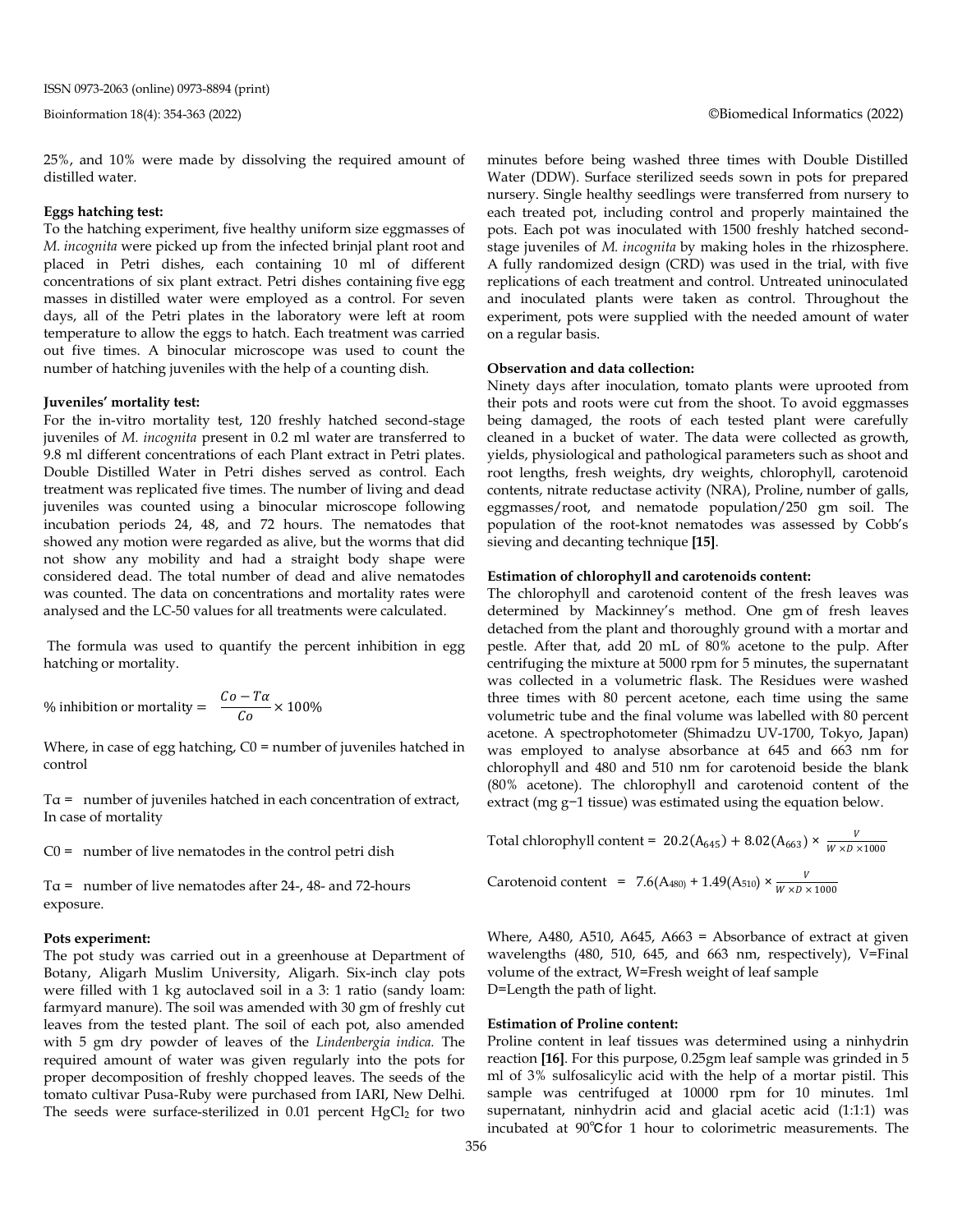reaction accrued then cooled in an ice bath. After this, 2ml of toluene was added and vigorously shake the sample. A chromophore was extracted, and its absorbance was measured at 520 nm using a spectrophotometer (UV 1700, Shimadzu, Japan).



**Figure 1:** Effect of different concentrations of aqueous plant extracts and exposure period on the mortality of second-stage juveniles of *Meloidogyne incognita*

#### **Estimation of Nitrate reductase activity (NRA**):

**[17]** Jaworski (1971) technique was used to calculate nitrate reductase activity in fresh leaves. Each sample received 200 mg of chopped leaves, which were put to plastic vials. 2.5 ml of phosphate buffer pH 7.5 and 0.5 ml of potassium nitrate solution were added to each vial, followed by 2.5 ml of 5 percent isopropanol. These vials were incubated for 2 hours at 28 ±2°C in the dark in a BOD incubator. For the colour development, 0.3 ml of sulphanilamide solution and NED HCl were added to 0.4 ml of the incubated mixture in a test tube and left for 20 minutes. 5 ml. Distilled water was used to dilute the mixture. A spectrophotometer was used to measure absorbance at 540 nm (UV 1700, Shimadzu, Japan). A blank was run simultaneously with each sample. Using known graded concentrations of NaNO2 (sodium nitrite) solution, a standard curve was plotted. The absorbance of each sample was

compared with that of the calibration curve and NRA activity (μ mole NO2 (FW) g−<sup>1</sup> h−1) was calculated.

### **Statistical analysis:**

Data of hatching and mortality presented are mean values. Experimental data of pot experiment was analysed by one-way analysis of variance (ANOVA) using SPSS-17.0 statistical software (SPSS Inc., Chicago, IL, USA). The differences between treatments were determined by Duncan's Multiple Range Test. Means values were considered significant at *P* ≤ 0.05.



**Figure 2:** Effect of different concentrations of aqueous plant extracts on the egg hatching of *Meloidogyne incognita* in-vitro after seven days

# **Results:**

# **Effect of extract on juveniles' mortality:**

The results shown in **Table 1** reveal that mortality of second-stage juveniles of *M. incognita* was found nill in distilled water (control). However, different concentrations of aqueous extracts of leaves, *i.e.*, *Cammelenia benghalensis, Evolvulus nummularius, Gomphrena celosioides, Lindenbergia indica, Scoparia dulcis, and Vernonia cinerea* show significant effects on juveniles  $(I_2)$  mortality. The mortality of juveniles in various concentrations was shown to be directly proportional to concentration and period of exposure. The result indicates in table1 that the maximum mortality (82%) was found in the extracts of *Lindenbergia indica* at 100 % concentration after 72 hours of the exposure period and minimum mortality (11%) was found in *Evolvulus nummularius* at 10 % for 24 hours exposure period. The data of the in-vitro nematicidal performance of botanicals have given as the  $LC_{50}$  value with the corresponding  $95$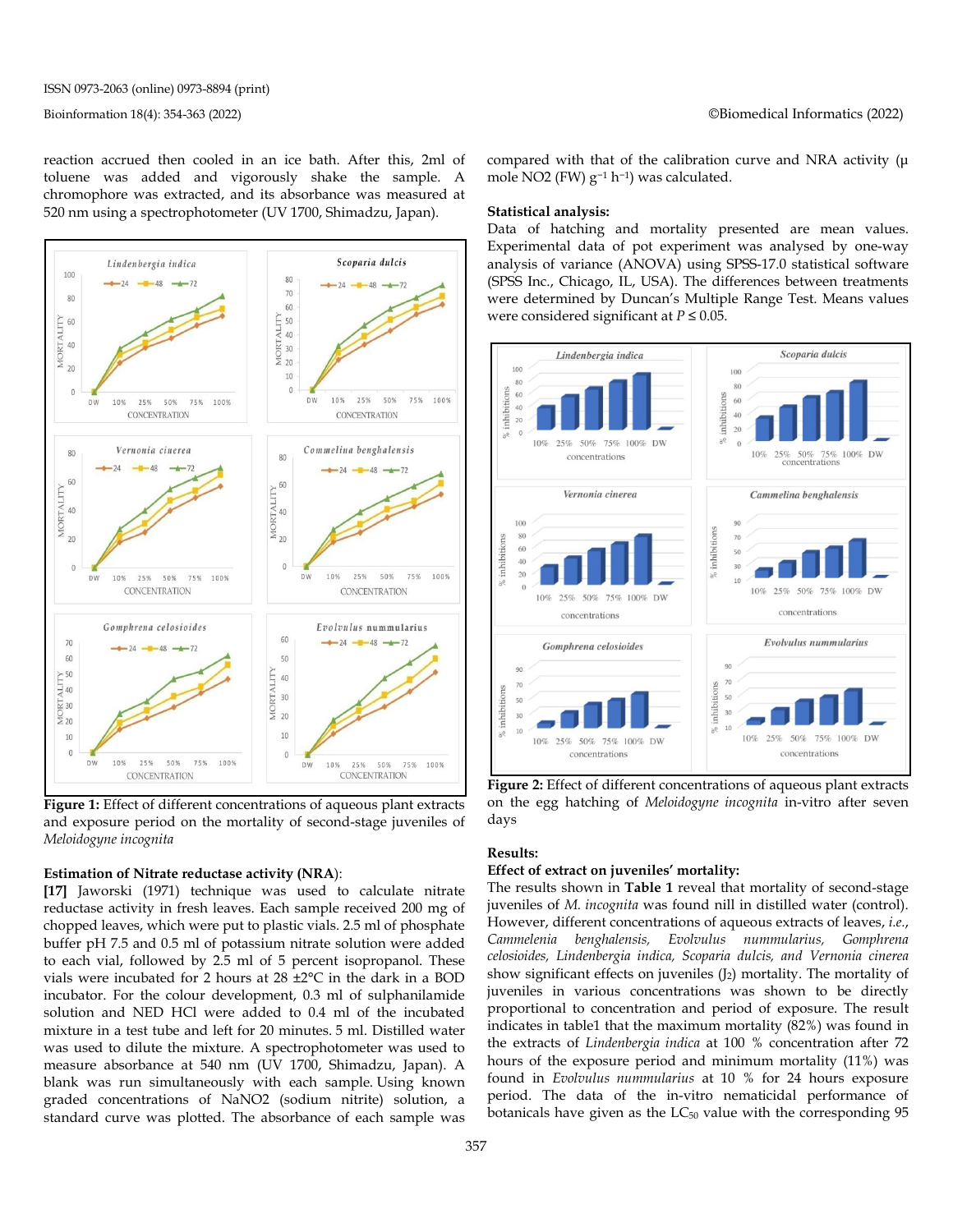percent confidence limit. A probit result of the effect of plant extracts, including  $LC_{50}$ , was calculated. The higher concentrations of botanical increases mortality of juveniles as 100 % concentration were shown highest mortality. The extract of *L. indica* was found highly toxic to juvenile mortality with  $LC_{50}$  values 49.893, 34.198 and 22.484 after 24, 48, and 72 h of exposure time, respectively. The results indicate that *L. indica* was most lethal to juveniles after 72 hours periods of bioassay. It was followed by *Scoparia dulcis, Vernonia cinerea, Cammelina benghalensis, Gomphrena celosioides* while aqueous extract of *Evolvulus nummularius* was found least toxic against juveniles of *M. incognita* with LC<sub>50</sub> values, 185.884, 128.072 and 79.405 after 24, 48 and 72 hours of bioassays period, respectively (**Table 2**).

### **Effect of extract on hatching of juveniles from eggs:**

The aqueous leaf extracts of all the botanicals examined were considerably efficient against *M. incognita* egg hatching*.* Botanical, *Lindenbergia indica* was found highly effective and *Evolvulus, nummularius* found least effective after seven days exposure period. There were minimum eggs hatching accrued in the extract of *lindenbergia indica* (90.02, 159.65, 226.43, 301.01, 407.34) and maximum hatching found in the extract of *Evolvulus nummularius*  (287.61, 340.00, 373.05, 440.07, 522.04) at the different concentrations viz., 100%, 75%, 50%, 25% and 10% compared to control (620). Results represent that maximum percent inhibition in egg hatching showed by *Lindenbergia indica* (85.48%) at 100% concentration (**Table 3**).

#### **Effect of fresh chopped leaves in plant growth parameter:**

The amendment of fresh leaves of the selected plant in the soil of the pot effectively eliminates the reproduction and development of *M. incognita* and suppresses the number of galls, eggmasses/root and nematodes population. Thus, the botanical amendment increases the plant's yield and reduces the nematode infection from the plant. The plant growth is significantly induced by the use of chopped leaves as soil amendment. The highest shoot length (38.2cm), root length (12.4cm), fresh shoot weight (36.7g), dry weight (10.35 g), fresh root weight (4.96g) and dry weight (2.62g) were recorded in plants treated with amendment the leaves of *Scoparia dulcis* compared to the untreated inoculated controls (**Table 4**). The tomato plant treated with *Scoparia dulcis* was found maximum increased plant length as shoot (38.2) over untreated uninoculated control was recorded followed by *Vernonia cinerea* (36.8cm), *Cammelina benghalensis* (35.2cm) and *Gomphrena celosioides* (34.4cm) while *Evolvulus nummularius* (31.6cm) amendment of leaves shows minimum increment of plant length (**Table 4**). The effect of the soil amendment of all botanical was also observed in the fresh and dry weight of the plant. All treatments found prominent in enhancing the fresh weight of plants as compared with control. The maximum fresh weight was found treated plant with *Scoparia dulcis* (36.75g) followed by *Vernonia cinerea* (35.10g), *Cammelina benghalensis* (32.80g), *Gomphrena celosioides* (31.53g) and *Evolvulus nummularius* (30.12g) to compare against untreated inoculated control as (26.30g). Consequently, similar trends were observed in fresh weight of root as treatments of *Scoparia dulscis* indicate maximum fresh weight of root (12.35 g) followed by *Vernonia cinerea* (11.84g), *Cammelina benghalensis* (11.30g) and *Gomphrena celosioides* (10.45g), whereas *Evolvulus nummularius*  (9.74g) found minimum enhanced the fresh weight of root. The plant treated with *Scoparia dulcis*, were found maximum dry weight of shoot (10.35g) and root (2.62g) while *Evolvulus nummularius*  indicated minimum dry weight of shoot (8.56g) and root (2.18g).

#### **Effect of fresh chopped leaves on physiological parameters:**

Infection with nematodes reduced chlorophyll content, carotenoid content, and nitrate reductase activity in the same way that it reduced plant growth variables. The use of chopped leaves increased the contents of these parameters. The result revealed that application of leaves of *Scoparia dulcis* increase maximum chlorophyll content (1.87 mg/g), carotenoid content (0.583 mg/g) and nitrate reductase (0.243 μmol g−<sup>1</sup> h−1) followed *Vernonia cinerea*, *Cammelina benghalensis* and *Gomphrena celosioides* by whereas the minimum increase in these parameters (1.52, 0.515 and 0.198 μmol NO2 (FW) g<sup>-1</sup> h<sup>-1</sup>) were detected in plants treated with freshly chopped leaves of *Evolvulus nummularius* in the comparison of untreated inoculated control (**Table 5**). **Table 5** indicated that tomato plant treated with chopped leaves of *Scoparia dulcis* amendment show minimum increases the proline content (0.290) whereas *Evolvulus nummularius* treated plant show the proline content (0.432) compared to an inoculated control.

#### **Effect on yield:**

It was found that yields also significantly influenced by the treatment of botanicals. Treatment with *Scoparia dulcis* chopped leaves observed maximum yield/plant (256g), whereas *Evolvulus nummularius* show minimum increment in the yield/plant (205g). Botanicals, *Vernonia cinerea*, *Cammelina benghalensis* and *Gomphrena celosioides* show yield/plant follow as 243g, 232g, and 214g, respectively (**Table 4**).

**Table 1:** Effect of aqueous leaf extracts of some botanicals on the juvenile mortality of *Meloidogyne incognita* in vitro

| Treatment              | <b>Exposure time</b> | Number of juveniles dead in different concentrations (in $\%$ ) |             |             |             |             |              |  |
|------------------------|----------------------|-----------------------------------------------------------------|-------------|-------------|-------------|-------------|--------------|--|
|                        | (Hours)              | $100\%$                                                         | 75%         | 50%         | 25%         | 10%         | <b>DW</b>    |  |
| Lindenbergia indica    | 24                   | 78 (65.0)                                                       | 68.4 (57.0) | 55.2(46.0)  | 45.6(38.0)  | 30.0(25.0)  | 0            |  |
|                        | 48                   | 85.2(71.0)                                                      | 76.8 (64.0) | 63.6(53.0)  | 50.4(42.0)  | 38.4(32.0)  | $\mathbf{0}$ |  |
|                        | 72                   | 98.4 (82.0)                                                     | 84.0 (70.0) | 74.4 (62.0) | 60.0(50.0)  | 44.4 (37.0) | $\mathbf{0}$ |  |
| Scoparia dulcis        | 24                   | 74.4 (62.0)                                                     | 66.0(55.0)  | 51.6(43.0)  | 39.6(33.0)  | 26.4(22.0)  | $\mathbf{0}$ |  |
|                        | 48                   | 81.6 (68.0)                                                     | 72.0 (60.0) | 61.2(51.0)  | 46.8(39.0)  | 32.4(27.0)  | $\mathbf{0}$ |  |
|                        | 72                   | 91.2(76.0)                                                      | 80.4 (67.0) | 70.8(59.0)  | 56.4 (47.0) | 38.4(32.0)  | $\theta$     |  |
| Vernonia cinerea       | 24                   | 68.4 (57.0)                                                     | 58.8 (49.0) | 48.0(40.0)  | 36.0(30.0)  | 24.0(20.0)  | $\mathbf{0}$ |  |
|                        | 48                   | 78.0 (65.0)                                                     | 64.8(48.0)  | 56.4 (47.0) | 44.4 (37.0) | 28.8(24.0)  | $\theta$     |  |
|                        | 72                   | 84.0 (70.0)                                                     | 75.6(63.0)  | 66.0(55.0)  | 54.0(45.0)  | 36.0(30.0)  | $\mathbf{0}$ |  |
| Cammelina-benghalensis | 24                   | 63.6(53.0)                                                      | 52.8(44.0)  | 43.2(36.0)  | 30.0(25.0)  | 21.6(18.0)  | $\mathbf{0}$ |  |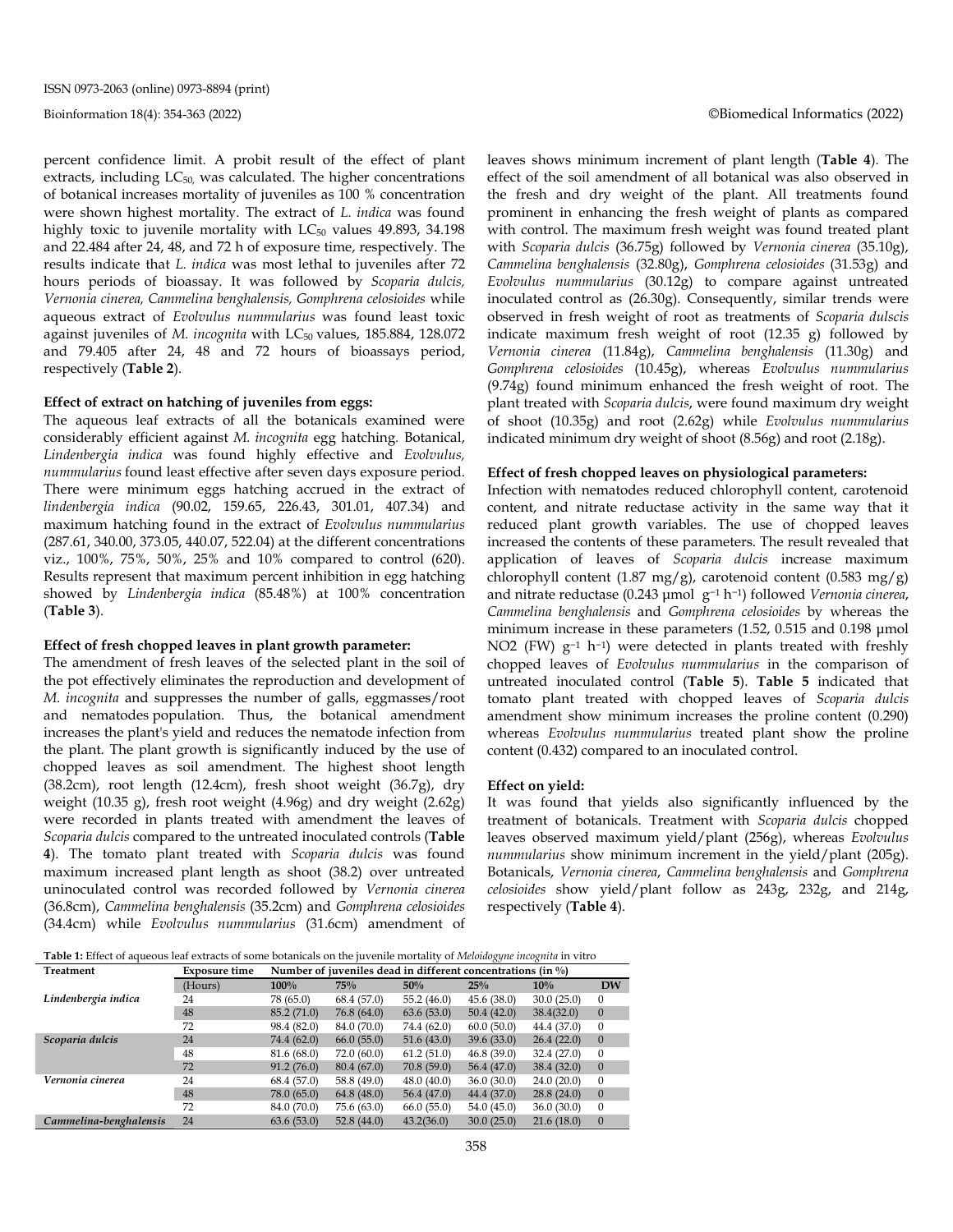#### Bioinformation 18(4): 354-363 (2022) ©Biomedical Informatics (2022)

|                       | 48 | 73.2(61.0)  | 57.6 (48.0) | 50.4(42.0)  | 37.2(31.0) | 26.4(22.0) | $\theta$     |
|-----------------------|----|-------------|-------------|-------------|------------|------------|--------------|
|                       | 72 | 81.6(68.0)  | 70.8(59.0)  | 60.0(50.0)  | 48.0(40.0) | 32.4(27.0) | $\theta$     |
| Gomphrena celosioides | 24 | 56.4 (47.0) | 45.6(38.0)  | 34.8(29.0)  | 26.4(22.0) | 18.0(15.0) | $\mathbf{0}$ |
|                       | 48 | 67.2(56.0)  | 50.40(42.0) | 43.2(36.0)  | 32.4(27.0) | 22.8(19.0) | $\theta$     |
|                       | 72 | 74.4 (62.0) | 62.4(52.0)  | 56.4 (47.0) | 39.6(33.0) | 30.0(25.0) | 0            |
| Evolvulus nummularius | 24 | 51.6(57.0)  | 39.6(33.0)  | 30.0(25.0)  | 22.8(19.0) | 13.2(11.0) | $\theta$     |
|                       | 48 | 60.0(50.0)  | 46.8(39.0)  | 37.2(31.0)  | 27.6(23.0) | 18.0(15.0) | $\theta$     |
|                       | 72 | 68.4(57.0)  | 57.6(48.0)  | 48.0(40.0)  | 32.4(27.0) | 21.6(18.0) | $\theta$     |

**Table 2:** Nematicidal activity (LC-50 values) of botanicals extracts against juveniles of *Meloidogyne incognita*.

| <b>Treatment</b>       | Periods of     | $LC-50$ |
|------------------------|----------------|---------|
|                        | bioassay (hrs) |         |
|                        | 24             | 49.893  |
|                        | 48             | 34.198  |
| Lindenbergia indica    | 72             | 22.484  |
|                        | 24             | 59.591  |
|                        | 48             | 42.058  |
| Scoparia dulcis        | 72             | 28.07   |
|                        | 24             | 77.44   |
|                        | 48             | 52.3    |
| Vernonia cinerea       | 72             | 33.867  |
|                        | 24             | 101.35  |
|                        | 48             | 70.291  |
| Cammelina benghalensis | 72             | 42.597  |
|                        | 24             | 150.967 |
|                        | 48             | 98.296  |
| Gomphrena celosioides  | 72             | 58.797  |
|                        | 24             | 185.884 |
|                        | 48             | 128.072 |
| Evolvulus nummularius  | 72             | 79.405  |

**Table 3:** Effect of aqueous leaf extracts of some botanicals on the eggs hatching of *Meloidogyne incognita* in in vitro.

| <b>Treatment</b>       | Number of juveniles hatched in plant extract of different concentrations (Within 7 days) |          |          |          |          |     |
|------------------------|------------------------------------------------------------------------------------------|----------|----------|----------|----------|-----|
| Concentrations         | 10%                                                                                      | 25%      | 50%      | 75%      | 100%     | DW  |
| Cammelina benghalensis | 469.21                                                                                   | 405.04   | 328.04   | 269.82   | 196.23   | 620 |
|                        | $-24.32$                                                                                 | $-34.67$ | $-47.09$ | $-56.48$ | $-68.35$ |     |
| Evolvulus nummularius  | 522.04                                                                                   | 440.07   | 373.05   | 340      | 287.61   | 620 |
|                        | $-15.8$                                                                                  | $-29.06$ | $-39.83$ | $-45.16$ | $-53.61$ |     |
| Gomphrena celosioides  | 494.14                                                                                   | 432.2    | 346.02   | 308.2    | 245.02   | 620 |
|                        | $-20.3$                                                                                  | $-30.29$ | $-44.19$ | $-50.29$ | $-60.48$ |     |
| Linderbergia indica    | 407.34                                                                                   | 301.01   | 226.43   | 159.65   | 90.02    | 620 |
|                        | $-34.3$                                                                                  | $-51.45$ | $-63.48$ | $-74.25$ | $-85.48$ |     |
| Scoparia dulcis        | 425.75                                                                                   | 332.81   | 250.04   | 207.01   | 118.85   | 620 |
|                        | $-31.33$                                                                                 | $-46.32$ | $-59.67$ | $-66.61$ | $-80.83$ |     |
| Vernonia cinerea       | 453.4                                                                                    | 368.65   | 295.8    | 233.61   | 160.02   | 620 |
|                        | $-26.87$                                                                                 | $-40.54$ | $-52.29$ | $-62.32$ | $-74.19$ |     |

**Table 4:** Effect of chopped leaves of different botanicals in combination with leaf powder of *Lindenbergia indica* on the growth parameters of tomato cv. Pusa-Ruby in relation to root-knot development caused by *Meloidogyne incognita* in pots

|                        | Length (cm)        |                    | Fresh weight (gm)  |                    | Dry weight (gm)    |                   | Yield/                |
|------------------------|--------------------|--------------------|--------------------|--------------------|--------------------|-------------------|-----------------------|
| <b>Treatment</b>       | <b>Shoot</b>       | Root               | <b>Shoot</b>       | Root               | <b>Shoot</b>       | Root              | plan <sub>t</sub> (g) |
| Cammelina benghalensis | 35.2cd             | 11.4 <sup>cd</sup> | 32.80c             | 11.30 <sup>d</sup> | 9.52 <sup>d</sup>  | 2.42cd            | 232c                  |
| Evolvulus nummularius  | 31.6 <sup>e</sup>  | $10.6$ de          | 30.12 <sup>d</sup> | 9.74f              | 8.56f              | 2.18 <sup>e</sup> | 205 <sup>d</sup>      |
| Gomphrena celosioides  | 34.4 <sup>d</sup>  | 10.8 <sup>de</sup> | 31.53cd            | 10.45e             | 8.78g              | $2.25$ de         | 214d                  |
| Scoparia dulcis        | 38.2 <sup>b</sup>  | 12.4 <sup>b</sup>  | 36.75 <sup>b</sup> | 12.35 <sup>b</sup> | 10.35 <sup>b</sup> | 2.62 <sup>b</sup> | 256 <sup>b</sup>      |
| Vernonia cinerea       | 36.8 <sup>bc</sup> | 12.0 <sub>bc</sub> | 35.10 <sup>b</sup> | 11.84c             | 9.94c              | 2.53bc            | 243c                  |
| <b>UIC</b>             | $27.0$ f           | $9.4$ f            | 26.50e             | 8.15g              | 7.85s              | 1.88f             | 185 <sup>f</sup>      |
| <b>UUC</b>             | 57.2a              | 18.0 <sup>a</sup>  | 54.30 <sup>a</sup> | 18.12a             | 15.50a             | 3.95a             | 380a                  |

Each value is the mean of five replicates. Means in each column followed by same letter are not significantly different according to Duncan's Multiple Range Test (DMRT) at P≤0.05; UUC- Un treated Un inoculated Control; UIC- Untreated Inoculated Control

**Table 5:** Effect of chopped leaves of different botanicals in combination with leaf powder of *Lindenbergia indica* on physiological and pathological parameters of tomato cv. Pusa-Ruby in relation to root-knot development caused by *Meloidogyne incognita* in pots

| Treatment               | Chlorophvll       | Carotenoid           | Proline                                      | NRA [µmol NO2(FW)   | Eggmasses        | Eggs             | Nematode            | Number of        |
|-------------------------|-------------------|----------------------|----------------------------------------------|---------------------|------------------|------------------|---------------------|------------------|
|                         | content           | content              | $(\mu \text{ mol g}^{-1} \text{f} \text{w})$ | $g-1 h-1$           | /root            | /eggmass         | population          | galls            |
|                         | (mg/g)            | (mg/g)               |                                              |                     |                  |                  | (250 g)             |                  |
| Cammelenia benghalensis | 1.73c             | 0.528 <sub>bcd</sub> | 0.372 <sup>d</sup>                           | 0.218 <sup>d</sup>  | 106 <sup>d</sup> | 159d             | 1165 <sub>bcd</sub> | 89bcd            |
| Evolvulus nummularius   | .52 <sup>de</sup> | $0.475$ de           | 0.432 <sup>b</sup>                           | 0.198 <sup>bc</sup> | 124 <sup>b</sup> | 186 <sup>b</sup> | 1329b               | 102 <sup>b</sup> |
| Gomphrena celosioides   | 1.60d             | $0.505$ cde          | 0.406c                                       | 0.210cd             | 115bc            | 170c             | 1218bc              | 95 <sub>bc</sub> |
| Scoparia dulcis         | 87b               | 0.583 <sup>b</sup>   | $0.290$ f                                    | 0.243 <sup>b</sup>  | 92ef             | 139e             | 1012e               | 78d              |
| Vernonia cineria        | $1.81$ bc         | 0.550 <sup>bc</sup>  | 0.335e                                       | $0.230$ bc          | 97e              | $148$ de         | 1107d               | 85de             |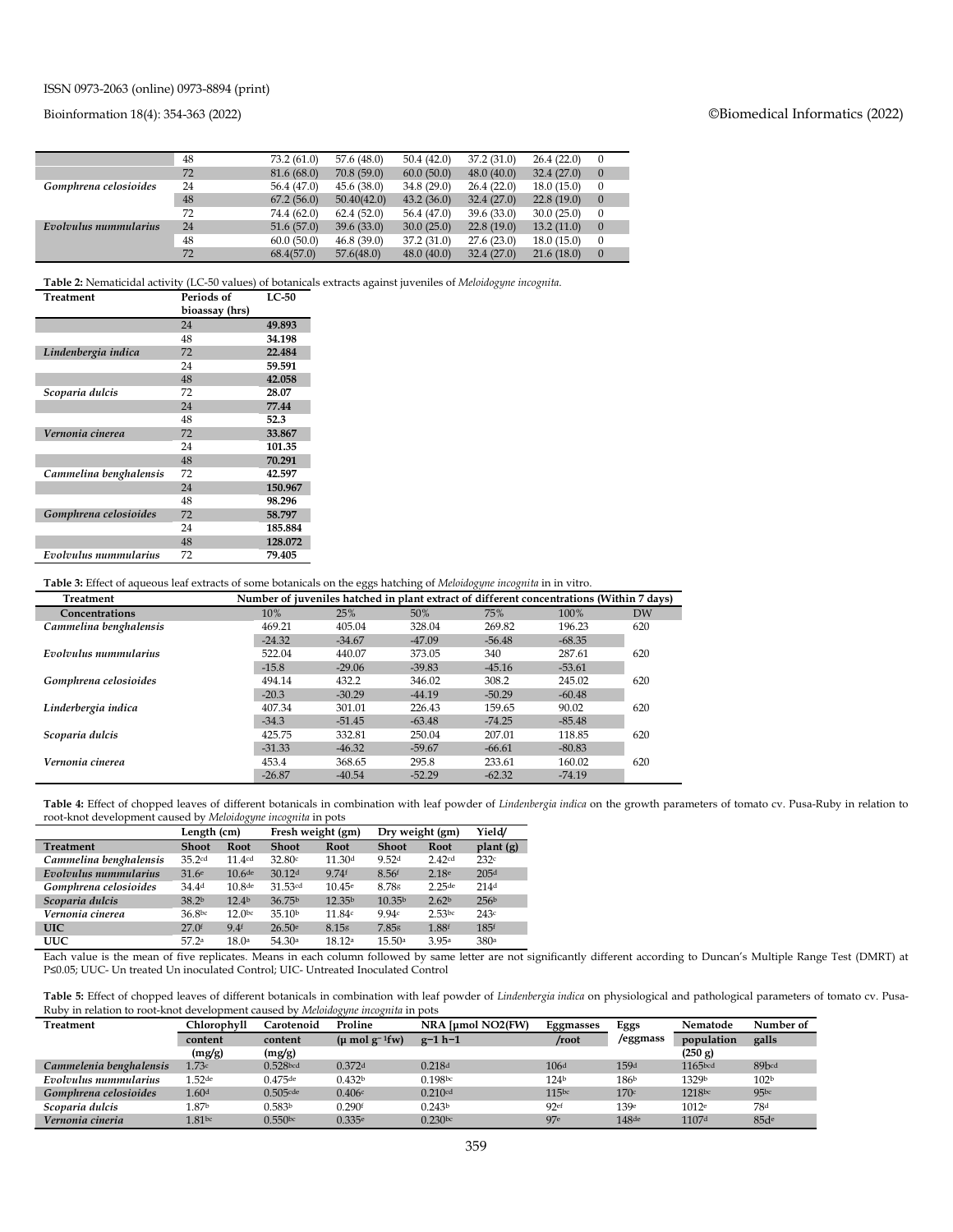Each value is the mean of five replicates. Means in each column followed by same letter are not significantly different according to Duncan's Multiple Range Test (DMRT) at P≤0.05; UUC- Un treated Uninoculated Control; UIC- Untreated Inoculated Control

### **Effect on number of galls, eggmasses, Eggs /eggmass and nematode population:**

**Table 5** revealed that soil amendment of the chopped leaves of *Scoparia dulcis*, was most effective to the suppress effect of nematodes among the all-selected botanicals. The amendment of S*coparia dulcis* indicate least number of galls in the roots was recorded *i.e*. (78) followed by *Vernonia cinerea* (85), *Cammelina benghalensis* (89)*, Gomphrena celosioides* (95), while *Evolvulus nummularius @* 30gm/pot was found minimum effective against nematode with maximum number of galls (98) as compared to untreated inoculated control (136). The minimum number of eggmasses (92) was observed in *Scoparia dulcis,* followed by *Vernonia cinerea* (97), *Cammelina benghalensis* (106)*, Gomphrena celosioides* (115) while *Evolvulus nummularius* (124) was found maximum number of eggmasses on the roots of plant as compared to control (160). In the same context, the use of *Scoparia dulcis* leaves was shown to be the most significant. (P≤0.05) reduction in nematode population (1012), followed by *Vernonia cinerea* (1107), *Cammelina benghalensis* (1165)*,* and *Gomphrena celosioides* (1218) while least reduction was observed in *Evolvulus nummularius* (1329) compared to untreated inoculated control (1680) **Table 5**. Results from **Table 5** shows that a significant ( $P \le 0.05$ ) reduction in eggmasses, eggs/eggmass nematode population and number of galls was found in all the treated pots. The Table 5 indicated that *Scoparia dulcis* show a maximum reduction (@ 92 @139 @1012 @78) whereas *Evolvulus nummularius* show minimum reduction (@124 @186 @1329 @102) in these parameters.

#### **Discussion:**

According to the findings, the nematicidal ability of selected plant extracts is due to certain phytochemicals. Existing research shows that many plants or their derived secondary metabolites or phytochemicals have nematicidal potential against a wide variety of plant-parasitic nematodes, including root-knot nematodes, *M. incognita* **[20, 21, 22]**. This in-vitro study found that the aqueous extracts of *Lindenbergia indica, Scoparia dulcis, Veronia cinerea, Cammelina benghalensis Gomphrena celosioides* and *Evolvulus nummularius* showed significant nematicidal efficacy against juvenile's mortality and egg hatching of *M. incognita.* Among all botanical extracts evaluated, the leaf extracts of *Lindenbergia indica* and *Scoparia dulcis* were shown to be the most efficient in lowering egg hatching and juvenile mortality. The result of in vitro suggested that *Lindenbergia indica* was most effective against nematode. So, to enhance the suppression effect of other botanical against nematodes, the powder of the *Lindenbergia indica* (5 gm) was amended in the soil of each pot, in starting the experiment excluding control. The nemato-toxic potential was found to be directly related to the extract concentration, i.e., the higher the concentration, the larger the nemato-toxic potential, and vice versa. These results are in agreement with **[23, 24]** Saeed *et al*. 2015; Khan *et al*. 2021. Various plant parts of these plants, *Cassia siamea*, *Dolnix regia, Tamarindus indica* and *Cassia sieberiana* was found effective

360

against egg hatching of *M. incognita* **[25]**. These plant show nematocidal effect due to presence of phytochemical such as, phenolics, alkaloids, terpenes, isothiocyanates, tannins thiophenics, glucosides **[26]**. This has been reported that the leaves of *Brassica macrocarpa* show nematotoxicity against root knot nematode **[27]**. After 72 hours of bioassay, the results of an in-vitro mortality experiment revealed that plant extracts of *Lindenbergia indica* and *Scoparia dulcis* exhibited the most significant nematicidal action against the survival of the second-stage juveniles. The LC-50 values for *Lindenbergia indica* extracts at 24, 48, and 72 hours of exposure were lower than for all other treatments. Similar results were obtained by **[28]** Agbenin *et al*. 2004, observed that after 24 hours of exposure, all concentrations of dry leaf neem extract caused 100% juvenile mortality. According to **[29]** Oka *et al*. aqueous extracts of neem leaves were found to toxicity *against M. incognita in vitro*. In all treatments, juvenile mortality increases as the concentration increases from 10% to 100% and the exposure period increases from 24 to 72 hours. In all treatments, juvenile mortality increases as the concentration increases from 10% to 100% and the exposure period increases from 24 to 72 hours. As result, it can be concluded that nematode toxicity is dependent on the duration of exposure and the concentration of extracts **[30, 31]**. Olabiyi **[32]** also reported that aqueous marigold root extracts were treated to root-knot nematode-infested tomato seedlings, enhanced plant height, leaf and fruit yield and plant leaf and fruit production compared to the control treatment. Elbadri *et al*. **[33]** reported that neem leaves extract has chemicals as, aldehydes, phenols, amino acids and fatty acids, terpenes, which are antagonistic to root-knot nematodes. Different strategies were used to inhibit the egg hatching and increased larval mortality of juveniles for nematodes management **[34, 35]**. This has been reported that glycoside (asparagusic acid) obtained from *Asparagus officinalis*, suppressed *Meloidogyne* spp. **[36]**. Recently, two nematicidal chemicals nonacosane-10 ol and 23a-homostigmast-5-en-3b-ol were isolated from the roots of *Fumaria parviflora* Lam. **[37]**. Similarly, amended fresh chopped leaves of the five plant species exhibited significant nematicidal potential under greenhouse conditions. This study showed the largest reduction in the number of Egg masses/root, the number of root galls, and final Nematode populations in the soil due to the freshly chopped leaves of *Scoparia dulcis* treated. Our results are supported by **[38, 39]** Khan *et al*. 2019; Khan *et al*. 2021. According to Chitwood **[40]** nematicidal characteristics of plant species vary massively based on plant species and cultivar, plant tissue used, plant growth stage, application strategy and nematode species assessed. This significant drop in nematode infestation characteristics might be attributed to compounds found in degraded leaves with ovicidal or larvicidal activities, inhibiting nematode reproduction. The inadequate penetration in the second stage of juvenile and subsequent delays in their feeding and reproductive efforts might ascribe decreased root-knot proliferation. The decline in the number of nematodes might be to account for the plant's increased growth. Limited distractions to the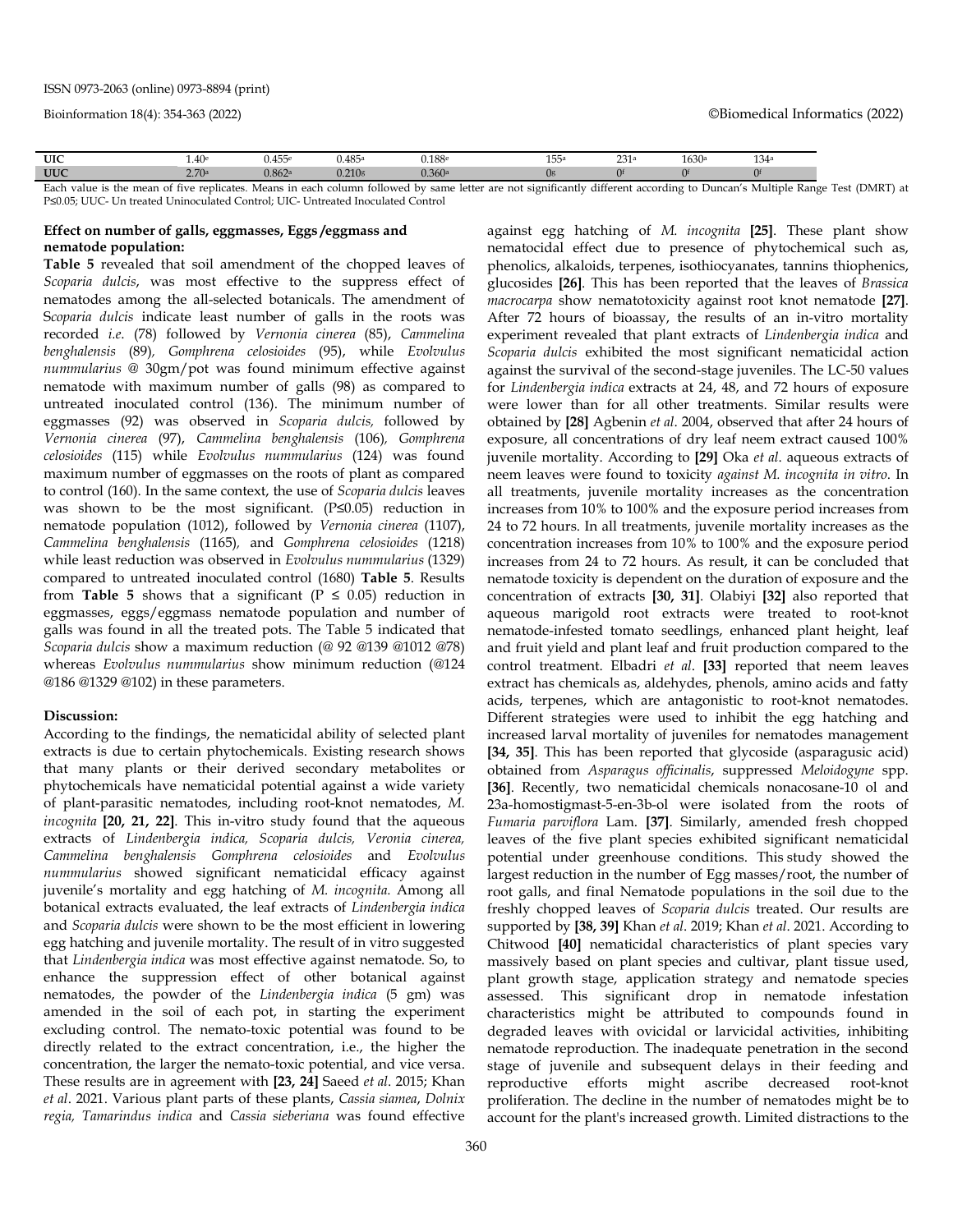plants result in a well and healthy growth **[41]**. Oka (2010) **[42]**  observed that the use of plant parts can alter the physical structure and fertility of the soil, resulting in greater plant tolerance to nematode infection in terms of plant growth. The use of botanicals increases plant length (shoot and root) compared to their controls (UIC). There was also significant improvement in the fresh and dry weight of the roots and shoots as a result of the influence of botanical amendment. The above results confirm with khan *et al.*  **[43]** (2019); **[44]** khan *et al.* (2021) and **[45]** Hasan *et al*. (2021), in which the nematicidal efficacy of botanicals was tested. This was found increase in tomato growth in treated soils compared to untreated soils might be due to an increase in soil nitrogen availability caused by the addition of botanicals. Adding botanical substances to the soil creates a healthy environment for root development. This increases soil nutrients and releases such toxic compounds, which might significantly minimise the nematode infestation **[46, 47]**. Nitrate reductase (NR) is an important enzyme that functions as a key enzymatic source of nitric oxide in the plant cell. It controls plant development as well as tolerance to abiotic and biotic stress **[48]**. These findings were similar to reported by Berger *et al*. **[49]** found that photosynthesis rates drop when plants come into contact with pathogens. Based on safe, cost-effective and environmentally acceptable methods, organic amendments, plant extracts and bio-pesticides are being utilized primarily **[50]**. Botanicals in the soil benefited the host plants by fighting the nematode penetration or directly triggering the plant's defensive systems. Resistance or defensive responses are reported in host plants against plant diseases by substances from biocontrol agents and chemicals present in antagonistic plants extracts **[51]**. The tested aqueous leaf extracts and chopped leaves had significant nematicidal potential against *M. incognita*. More research is needed to isolate and characterize nematotoxic compounds of these botanicals using advanced techniques to be used in plant-parasitic nematode management in the future instead of hazardous chemical nematicides.

#### **Conclusion:**

Data shows that the botanical extracts examined delay egg hatching and cause mortality of second-stage juveniles of *M. incognita*. The inhibitory action of extracts is attributed to chemical compounds contained in extracts with ovicidal or larvicidal activities. Data also suggests that applying selected botanicals to the soil as organic amendments function as nematicides and can be successfully utilized to eliminate root-knot nematodes in place of traditional chemical nematicides. Thus, these selected botanicals can be considered to promote organic farming and sustainable management of nematodes. However, further study is needed to investigate the phytochemicals of the selected botanicals that inhibit the nematodes.

#### **References:**

- **[1]** Imran M *et al. Antioxidants* 2020 **9**:706. [PMID:32759751]
- **[2]** Ashraf MS & Khan TA *Archives of Phytopathology and Plant Protection* 2009 **43**:609. https://doi.org/10.1080/03235400801972434
- **[3]** Hassan MA *et al. Acta Agriculture Scandinavica* 2013 **63**:420. https://doi.org/10.1080/09064710.2013.794858
- **[4]** Kumar V *et al. National Academy Science Letters* 2020 **43**:409. https://doi.org/10.1007/s40009-020-00895-2
- **[5]** Oka Y *et al. Pest Management Science:formerly Pesticide Science* 2000 **56**:983 https://doi.org/10.1002/1526- 4998(200011)56:11%3C983::AID-PS233%3E3.0.CO;2-X
- **[6]** Sikora RA *Annual Review of Phytopathology* 1992 **30**:245 https://doi.org/10.1146/annurev.py.30.090192.001333
- **[7]** Khan F *et al. Current Plant Biology* 2019 **20**:100 https://doi.org/10.1016/j.cpb.2019.100115
- **[8]** Asif M *et al. Journal of Agriculture and Crops* 2017 **3**:17 http://dx.doi.org/*10.4038/jas.v12i2.8229*
- **[9]** Arita LY, *Crop Protection* 2020 **131**:105099 <https://doi.org/10.1016/j.cropro.2020.105099>
- **[10]** Tudi M *et al. International Journal of Environmental Research and Public Health* 2021 **18**:1112 https://doi.org/10.3390/ijerph18031112
- **[11]** Wuyts N *et al. Nematology* 2006 **8**:89 https://doi.org/10.1163/156854106776179953
- **[12]** Desmedt et al. *Frontiers in Plant Science* 2020 **11**:602079 https://doi.org/10.3389/fpls.2020.602079
- **[13]** Tariq et al. *Polish Journal of Environmental Studies* 2022 **31**:307 https://doi.org/10.15244/pjoes/138178
- **[14]** Eisenback JD *An advanced treatise on Meloidogyne* 1985 **1**:47
- **[15]** Cobb NA, *US Government Printing Office* 1918
- **[16]** Bates LS *et al. Plant and soil* 1973 **39**:205 https://doi.org/10.1007/BF00018060
- **[17]** Jaworski EG, *Biochemical and biophysical research communications* 1971 **43**:1274 https://doi.org/10.1016/S0006-291X(71)80010-4
- **[18]** Khan MR & Khan MW, *New Phytologist* 1994 **126**:337 https://doi.org/10.1111/j.1469-8137.1994.tb03953.x
- **[19]** Pandey RK *et al. Agricultural Science Digest-A Research Journal* 2016 **36**:326 https://doi.org/10.18805/asd.v36i4.6477
- **[20]** Chitwood DJ, *Annual review of phytopathology* 2002 **40**:221 https://doi.org/10.1146/annurev.phyto.40.032602.130045
- **[21]** Khan F *et al. Current Plant Biology* 2019 **20**:100115 https://doi.org/10.1016/j.cpb.2019.100115
- **[22]** Khan A *et al. Acta Agriculturae Scandinavica* 2021 **71**:4 <https://doi.org/10.1080/09064710.2021.1880620>
- **[23]** Saeed *et al*. *Egyptian Journal of Agronematology* 2015 **14**:78 https://doi.org/10.21608/ejaj.2015.60403
- **[24]** Khan A *et al. Acta Agriculturae Scandinavica* 2021 **71**:225 https://doi.org/10.1080/09064710.2021.1880620
- **[25]** Bello LY *et al. Archives of Phytopathology and Plant Protection* 2006 **39**:253 https://doi.org/10.1080/03235400500160075
- **[26]** Khan A *et al. Asian Journal of [Biological](https://www.researchgate.net/journal/Asian-Journal-of-Biological-Sciences-1996-3351) Sciences* 2017 **10**:2 https://doi.org/10.3923ajbs.2017.38.46
- **[27]** Argento S *et al. Agronomy* 2019 **9**:820 https://doi.org/10.3390/agronomy9120820
- **[28]** Agbenin N *et al. Archives of Phytopathology and Plant Protection* 2004 **37**:326 https://doi.org/10.1080/03235400412331273359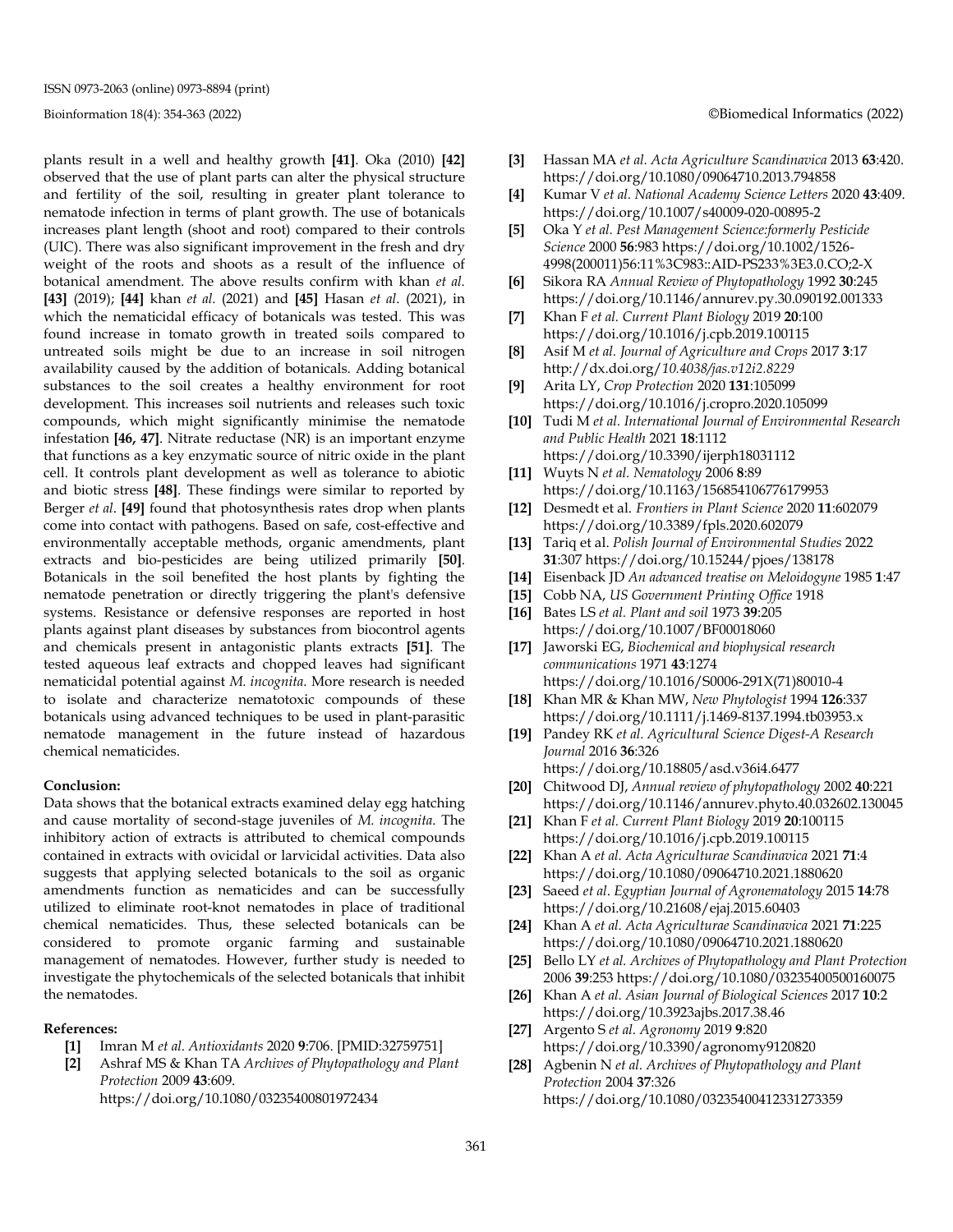- **[29]** Oka Y *et al. Journal of Nematology* 2007 **39**:9 [PMID:19259469]
- **[30]** Pavaraj M *et al. Journal of Biopesticides* 2012 **5**:106 https://doi.org/10.1080/10496505.2013.833836
- **[31]** Khan A *et al. Acta Agriculturae Scandinavica* 2021 **71**:225 https://doi.org/10.1080/09064710.2021.1880620
- **[32]** Olabiyi TI, *Plant Pathol*. 2008 **7**:45 https://doi.org/10.3923/ppj.2008.45.49
- **[33]** Elbadri GA, *Journal of Asia-Pacific Entomology* 2008 **11**:99 https://doi.org/10.1016/j.aspen.2008.04.004
- **[34]** Siddiqui MA &Alam MM *Archives of Phytopathology & Plant Protection*
- 2001 **33**:41[5https://doi.org/10.1080/03235400500094316](https://doi.org/10.1080/03235400500094316)
- **[35]** Asif M *et al. Archives of Phytopathology* and Plant Protection 2014 **47**:1015
- [https://doi.org/1](https://doi.org/)0.1080/03235408.2013.829626 **[36]** Chitwood DJ, *Annual review of phytopathology* 2002
- **40**:221https://doi.org/10.1146/annurev.phyto.40.032602.1 30045
- **[37]** Naz I *et al. Journal of agricultural and food chemistry* 2013 **19**:5689 [PMID:23713689]
- **[38]** Khan F *et al. Current Plant Biology* 2019 **20**:100https://doi.org/10.1016/j.cpb.2019.100115
- **[39]** Khan A *et al. Acta Agriculturae Scandinavica* 2021 **71**:4 <https://doi.org/10.1080/09064710.2021.1880620>

Bioinformation 18(4): 354-363 (2022) ©Biomedical Informatics (2022)

- **[40]** Chitwood DJ, *Annual review of phytopathology* 2002 **40**:221 https://doi.org/10.1146/annurev.phyto.40.032602.130045
- **[41]** Naz I *et al. Journal of agricultural and food chemistry* 2013 **19**:5689 PMID:23713689
- **[42]** Oka Y *Applied Soil Ecology* 2010 **44**:101 https://doi.org/10.1016/j.apsoil.2009.11.003
- **[43]** Khan F *et al. Current Plant Biology* 2019 **20**:100 https://doi.org/10.1016/j.cpb.2019.100115
- **[44]** Khan A *et al. Acta Agriculturae Scandinavica* 2021 **71**:4 <https://doi.org/10.1080/09064710.2021.1880620>
- **[45]** Hasan M *et al. Acta Agriculturae Scandinavica* 2021 **18**:498 https://doi.org/10.1080/09064710.2021.1924250
- **[46]** Ganai MA *et al. Arch. Phytopathol. Plant Prot* 2014 **47**:1797 https://doi.org/10.1080/03235408.2013.829626
- **[47]** Khan A *et al. Acta Agriculturae Scandinavica* 2021 **71**:225 https://doi.org/10.1080/09064710.2021.1880620
- **[48]** Fu YF *et al.* Frontiers *in Plant Science* 2018 **9**:474 https://doi.org/10.3389/fpls.2018.00474
- **[49]** Berger S *et al. J Exp Bot* 2007 **58**:4019 https://doi.org/10.1093/jxb/erm298
- **[50]** Haritha D. *et al. Plant Archives* 2021 **21**:2197 https://doi.org/10.51470/PLANTARCHIVES.2021.v21.S1 .362
- **[51]** Bakr RA. *Pakistan Journal of Phytopathology* 2021 **33**:183 https://doi.org/10.33866/phytopathol.033.01.0642